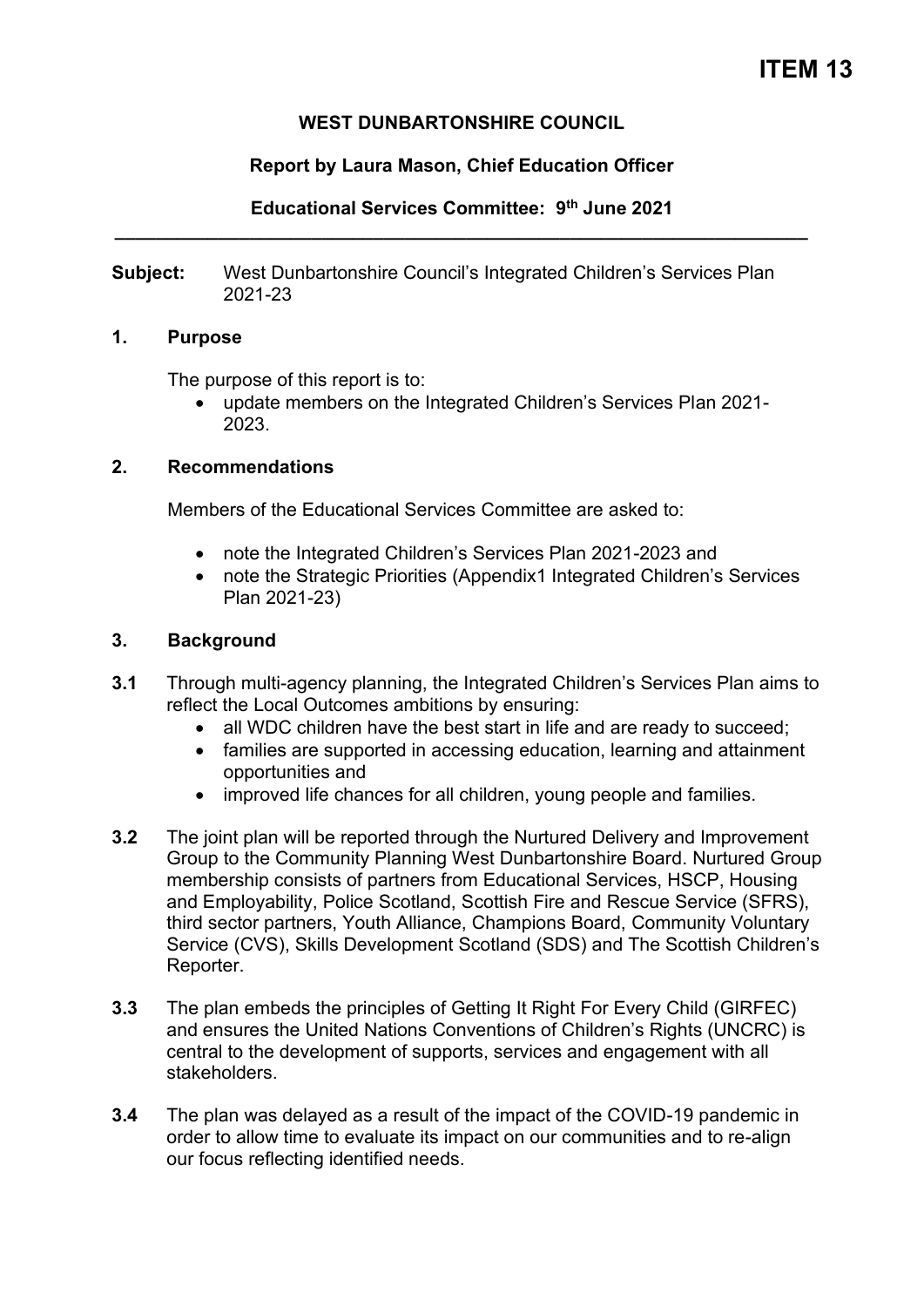**3.5** Consultation with children, young people and their families has been reflected in the plan; ensuring that their voice, views, experiences and contributions are clearly reflected. Members of the Youth Alliance and Champions Board are integral to our Nurtured DIG and central to the review and evaluation processes of our plans as we progress.

#### **4. Main Issues**

- **4.1** Partners have reflected upon the impact of COVID on our children and families and agree our priorities should be aligned to needs identified and reflect local and national expectations on supporting children and young people. These are: addressing the challenges of poverty, mental health and providing early family help, whilst ensuring the voices of those we serve are integral to the processes.
- **4.2** National priorities reflected in the plan include:
	- the integration of the Community Mental Health and Wellbeing Supports and Services Framework; [https://www.gov.scot/publications/children-young-peoples-mental](https://www.gov.scot/publications/children-young-peoples-mental-health-task-force-recommendations/)[health-task-force-recommendations/.](https://www.gov.scot/publications/children-young-peoples-mental-health-task-force-recommendations/)
	- United Nations Convention on the Rights of the Child [https://beta.parliament.scot/bills/united-nations-convention-on-the](https://beta.parliament.scot/bills/united-nations-convention-on-the-rights-of-the-child-incorporation-scotland-bill)[rights-of-the-child-incorporation-scotland-bill;](https://beta.parliament.scot/bills/united-nations-convention-on-the-rights-of-the-child-incorporation-scotland-bill)
	- The findings of the National Care Review as detailed in The Promise https://thepromise.scot/
	- The Additional Support for Learning Review; <https://www.gov.scot/news/improving-additional-support-for-learning/> and
	- the Getting It Right For Every Child (GIRFEC) review [https://www.gov.scot/publications/getting-right-child-practice](https://www.gov.scot/publications/getting-right-child-practice-development-panel-report/)[development-panel-report/.](https://www.gov.scot/publications/getting-right-child-practice-development-panel-report/)
- **4.3** The national objectives of the Scottish Attainment Challenge, the Early Years Expansion Programme and the Scottish Government's Youth Employment Strategy are reflected in the plans; ensuring joint working to support those most vulnerable and at risk of missing out.
- **4.4** The plan consists of seven key outcomes, under which partners have identified priorities and focussed supports and interventions. These align with the GIRFEC wellbeing indicators and demonstrate clear articulation with the UNCRC:
	- We will ensure the wellbeing and safe care of all children and young people
	- We will ensure all children and young people have equitable access to appropriate health provision, and advice;
	- We will improve achievement and attainment for all children and young people;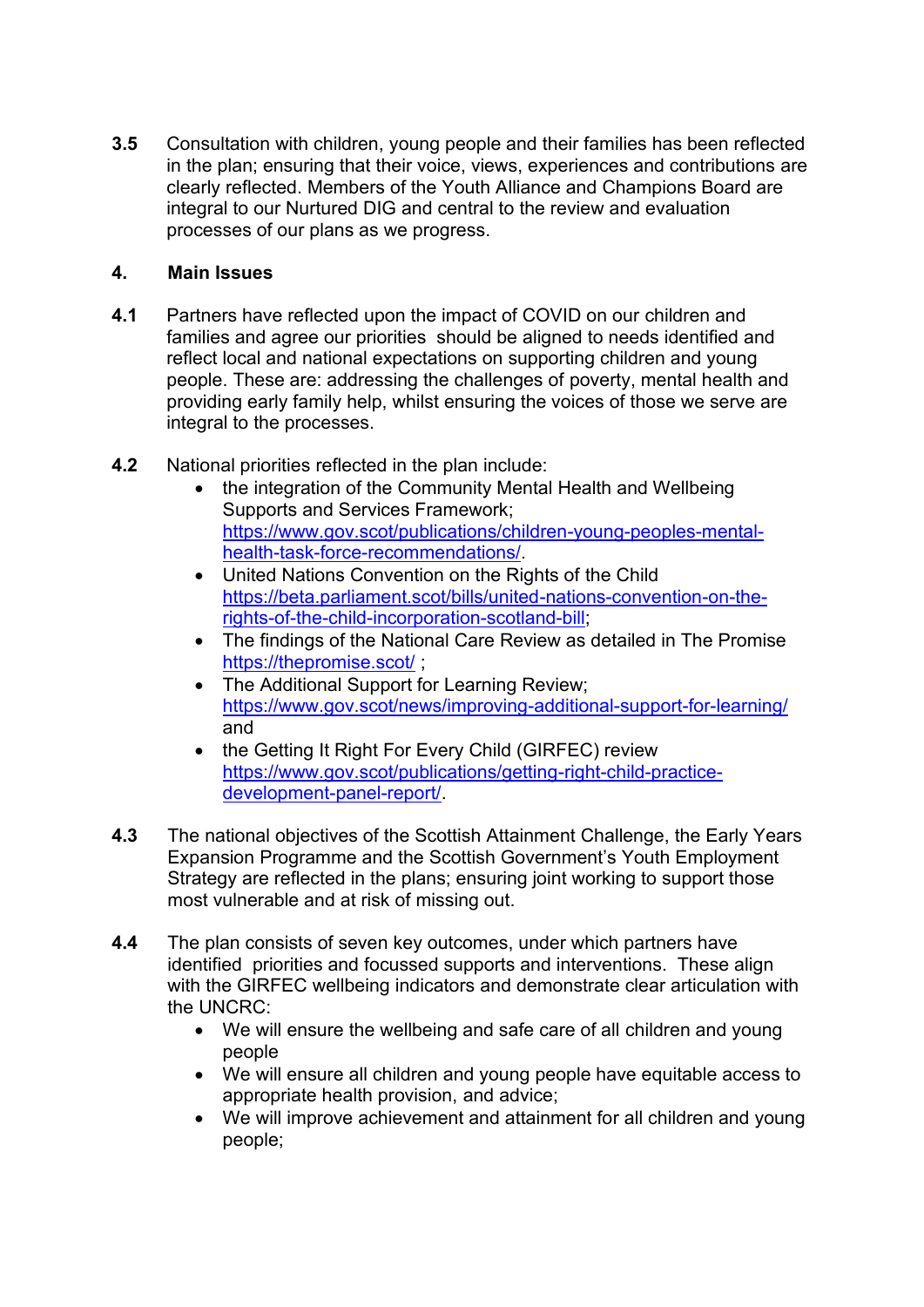- We will ensure that all children and young people have a safe and stable home environment;
- We will respect the voices of all children and young people in their life choices;
- We will develop the engagement and participation of children and young people in all aspects of their lives and
- We will ensure all children and young people are empowered to overcome barriers to inclusion and have equitable access to opportunities.

## **5. People Implications**

**5.1** There are no people implications as a result of this report. However, it is essential that partners re-align resource allocation and priorities to meet the needs of children, young people and families at this time.

## **6. Financial and Procurement Implications**

**6.1** All activities related to the implementation of these interventions are contained within service Budgets. (App 2) Budget overviews WDC Educational Services and HSCP

# **7. Risk Analysis**

- **7.1** If the Council is unable to ensure appropriate support to children and young people, we will not be meeting their needs (Children and Young People Act 2014) (Equalities Act 2010).
- **7.2** If the Council is unable to ensure safety and support for all children, young people and staff this could result in reputational damage.

## **8. Equalities Impact Assessment (EIA)**

**8.1** The supports and guidance enhance the quality of the service provided to all children and young people and therefore can be seen to have a positive impact in terms of the equalities.

## **9. Consultation**

- **9.1** Legal Services and the Section 95 Officer have been consulted in relation to the content of this report.
- **9.2** The plan reflects the views of children, young people, their parents and partners.

## **10. Strategic Assessment**

**10.1** This report reflects the Council's aspiration to reduce inequalities for the people of West Dunbartonshire.